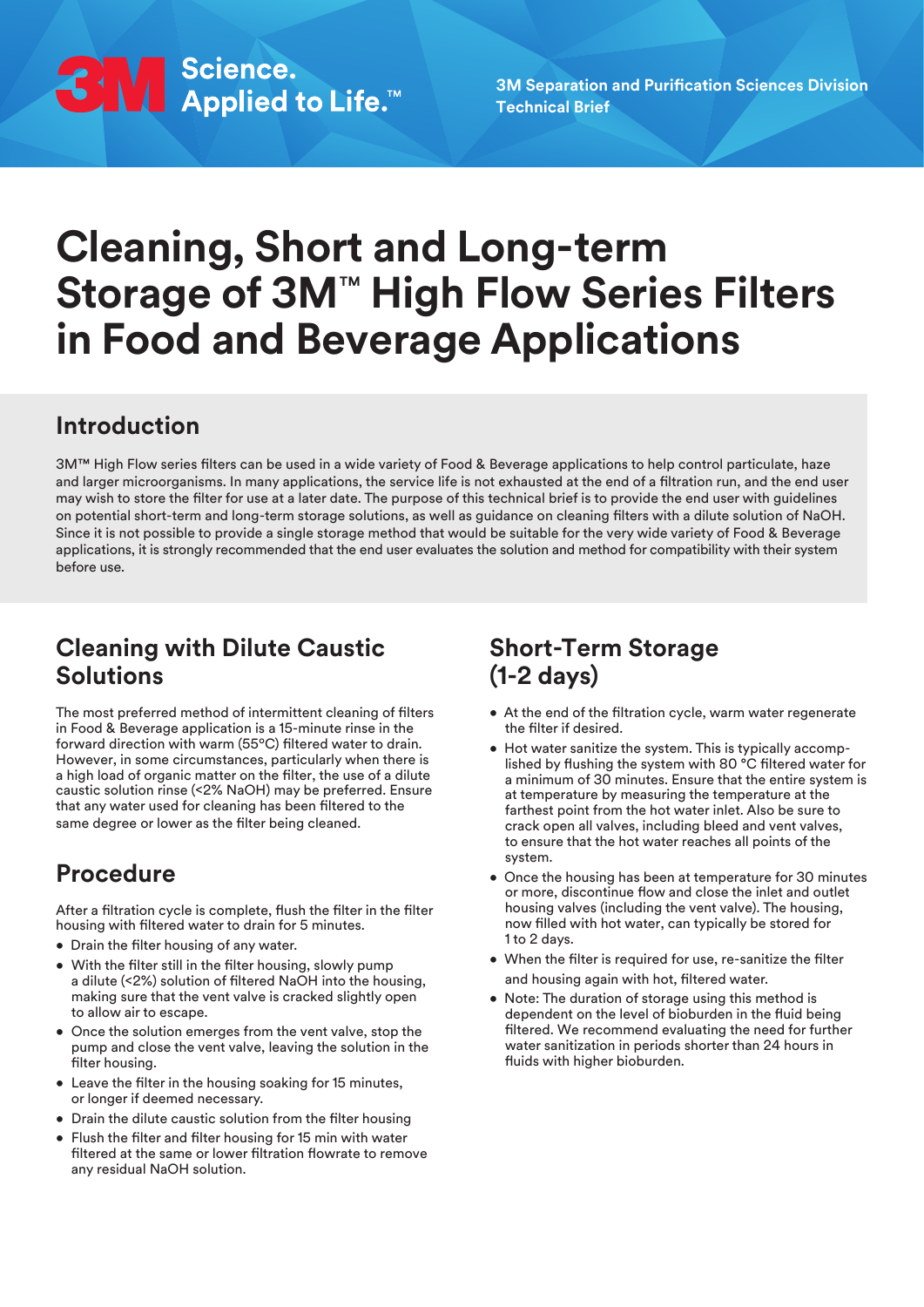## **Long-Term Storage (greater than 2 days)**

- At the end of the filtration cycle, perform a 15-minute rinse in the forward direction with warm (55°C) filtered water, drain the water.
- Hot water sanitize the system. This is typically accomplished by flushing the system with 80 °C filtered water for a minimum of 30 minutes. Ensure that the entire system is at temperature by measuring the temperature at the farthest point from the hot water inlet. Also be sure to crack open all valves, including bleed and vent valves, to ensure that the hot water reaches all points of the system.
- Drain the filter housing, allow it to cool.

## **End-users can consider three methods of long-term storage**

Sodium Metabisulfite Solution (common for wineries only)

- Prepare a solution of sodium metabisulfite (commercially available from most wine supply companies) to a concentration of 500 – 1000 ppm. Acidify with citric acid to a pH of 3.
- Remove the filter from the housing
- Remove the O-ring from the filter cartridge and store separately
- Ensure the vessel for the filter storage is compatible with sodium metabisulfite
- Place the filter cartridges in a container with the sodium metabisulfite solution and seal.
- Periodically (once per week) monitor and maintain the solution concentration.
- This solution can also be used when the filter cartridges are still contained in the filter housing, although extended exposure of housings surfaces to the sodium sulfite solution may results in damage of the internal housing finish.

## **Food Grade Acid Based Sanitizers (PAA or Peracetic acid)**

- Drain the filter housing of any fluid. Do not proceed to the chemical sanitation step until the filter housing has cooled to ambient temperature.
- Slowly fill the filter housing with the food grade acidbased sanitizer solution at a maximum concentration of 1.0% v/v. Follow all safety precautions provided by the sanitizer supplier.
- Once the filter housing is filled with the sanitizer, close all housing valves.
- After storage, and before use, drain the sanitizing solution from the filter housing. Follow all safety precautions and disposal recommendations provided by the sanitizer supplier.
- To remove any residual sanitizing solution in the filter media, flush the filter in the forward direction for 15 minutes with filtered, ambient temperature water.

## **Alcohol Solutions (typically 50% v/v of neutral grain spirits)**

- Drain the filter housing of any fluid. Do not proceed to the next step until the filter housing has cooled to ambient temperature.
- Slowly fill the filter housing with the alcohol. Follow all safety precautions provided by the supplier.
- Once the filter housing is filled with the alcohol, close all housing valves.
- After storage, and before use, drain the alcohol solution from the filter housing. Follow all safety precautions and disposal recommendations provided by the alcohol supplier.
- To remove any residual solution in the filter media, flush the filter in the forward direction for 15 minutes with filtered, ambient temperature water.

## **Returning the Filter to Service**

- When filters are required for use, remove them from the storage solution, fit them with o-rings, and install them in the filter housing.
- Flush the filters with clean, filtered water to remove any residual storage solution.
- Hot water sanitize the filter.

Additional technical service can be provided by your local authorized 3M Distributor or 3M.

## **SAFETY INFORMATION**

Please read and follow all instructions and safety information contained in these instructions prior to the use of this product. It is expected that all users be fully trained in the safe operation of this product. Retain these instructions for future reference.

## **Intended Use and Product Selection:**

The 3M™ High Flow Series Filters are intended for use in standard industrial filtration applications of aqueous fluids in accordance with the applicable product instructions and specifications.

3M™ High Flow Series Filters products are also intended for use with non-aqueous fluids where materials of construction are compatible. Certain limited 3M™ High Flow Series Filters products are also intended for use in Food and Beverage (F&B) applications. Refer to the specific 3M™ High Flow Series Filters product's data sheet to determine whether it includes a F&B designation and can be used for such applications.

Since there are many factors that can affect a product's use, the customer and user remains responsible for determining whether the 3M product is suitable and appropriate for the user's specific application, including user conducting an appropriate risk assessment and evaluating the 3M product in user's application.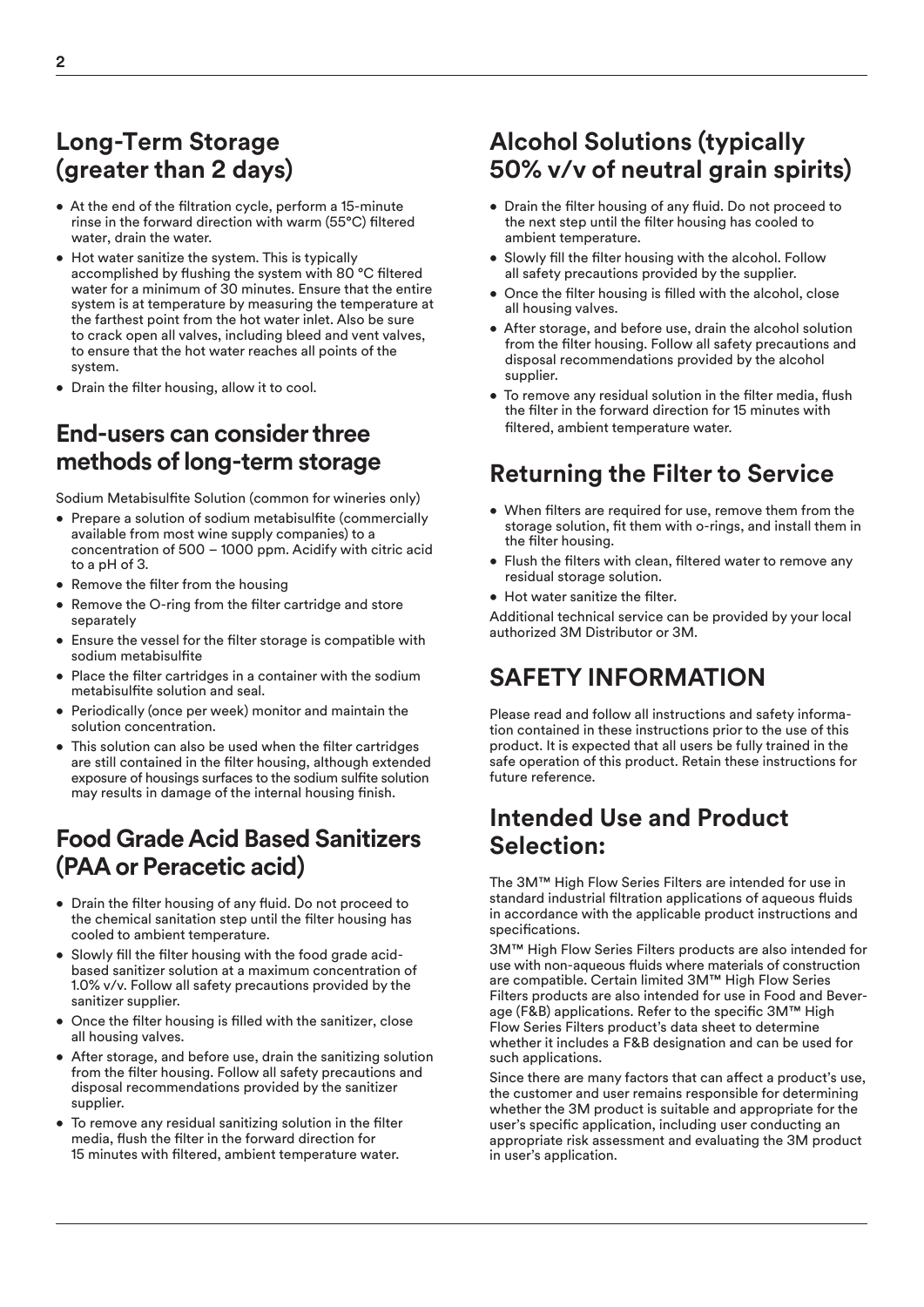## **Restrictions on Use:**

3M advises against the use of these 3M products in any application other than the stated intended use(s), since other applications have not been evaluated by 3M and may result in an unsafe or unintended condition. Do not use in a medical device, drug, or cosmetic application or in applications involving life-sustaining medical applications or prolonged contact with internal bodily fluids or tissues. If you are considering using this 3M product for a restricted use, you must first contact 3M with information about your proposed application to request prior written authorization for supply for such use.

### **Explanation of Signal Word Consequences**

| Indicates a hazardous situation which, if not<br>avoided, could result in serious injury or death.                                            |
|-----------------------------------------------------------------------------------------------------------------------------------------------|
| Indicates a hazardous situation which, if not<br><b>CAUTION:</b> avoided, could result in minor or moderate injury<br>and/or property damage. |
| Indicates a situation which, if not avoided, could<br>result in property damage.                                                              |
|                                                                                                                                               |

### **Explanation of Safety and Related Symbols**

Attention: Read Accompanying Documentation

## **WARNING**

### **To reduce the risks associated with fire and explosion:**

- Removal of packaging used with this filter may produce static electrical charges or sparks, risking combustion of flammable or explosive materials, liquids, or gases; Only open packaging in an area free of flammable and explosive materials.
- Always use appropriate personal protective equipment (PPE) when installing, operating, or changing the product as per your standard Operating Procedure.
- Do not modify the cartridge or its components.
- Do not use a cartridge that has been damaged.
- If appropriate, flush cartridge prior to relief of system pressure.
- Depressurize and drain the system prior to installation and removal.

## **CAUTION**

### **To reduce the risks associated with hot surfaces due to hot process fluids:**

- Use caution when removing cartridges or bags from housings.
- Use this product only in applications where the fluid is chemically compatible with the materials of construction of the 3M filter cartridge.

### **To reduce the risks associated with lifting and handling:**

• Always consider the weight of the cartridges or bags, especially in the wetted state and use appropriately rated lifting equipment for lifting or moving heavy cartridges or bags.

### **NOTICE**

### **To reduce the risks associated with damage to cartridge or property damage due to product loss:**

- Read and follow Use Instructions before installation.
- Do not exceed maximum differential pressure or temperature limits.
- Do not expose the cartridge to back pressure.
- Ensure gaskets or o-rings are in place, as applicable, prior to installation.
- Care must be taken not to drop, hit or impact the cartridge or bag to minimize the possibility of product damage.
- Cartridges or bags should be stored in the original package. Recommended storage conditions are dry and where the average temperature is between 5 °C and 40 °C

### **To reduce the risk associated with environmental contamination:**

- Dispose of used cartridge in accordance with federal, state, and local laws and regulations.
- Handle, Store, Use and Dispose of cleaning and storage chemicals in accordance with federal, state, and local laws and regulations.